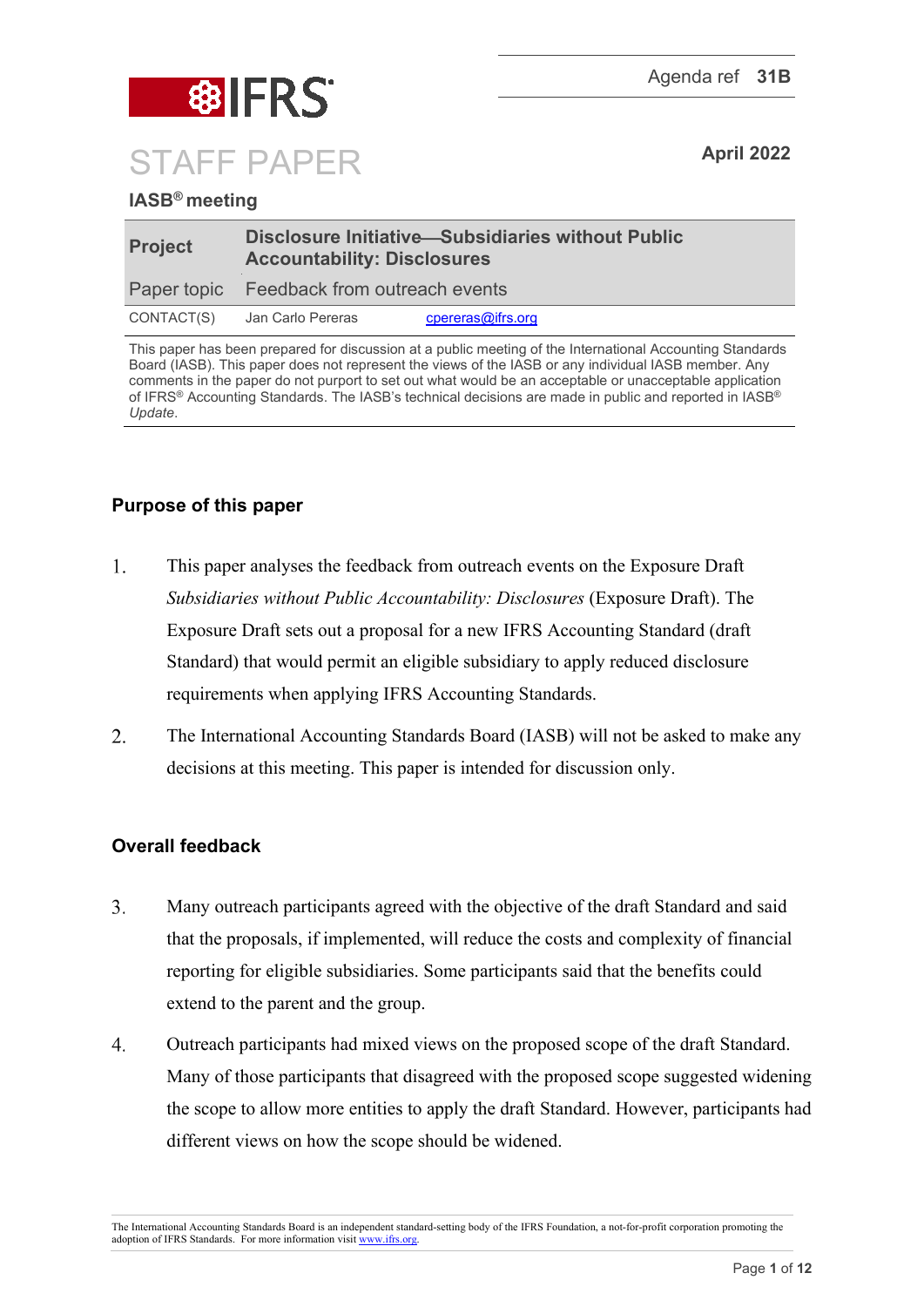- 5. In addition to comments on the scope, participants (both those supporting and those not supporting the proposed scope) raised concerns about how to adopt the draft Standard into a jurisdiction's financial reporting framework.
- 6. Many participants agreed that the approach applied to develop the disclosure requirements in the draft Standard would maintain the usefulness of eligible subsidiaries' financial statements. Some participants expressed concerns on the suitability of starting with the *IFRS for SMEs* Accounting Standard.
- $7<sub>1</sub>$ With regards to other aspects of the draft Standard:
	- (a) there are mixed views on the structure of the draft Standard. Many participants agreed with disclosure requirements being organised by Standard. However, some participants said that the footnotes, which identify disclosure requirements in other IFRS Accounting Standards that remain applicable, make the draft Standard difficult to apply.
	- (b) most participants agreed with the proposed requirements on providing comparative information and the interaction with IFRS 1 *First-time Adoption of International Financial Reporting Standards*.

#### **Structure of the paper**

- 8. The paper is structured as follows:
	- (a) structure of outreach events (paragraphs [9–](#page-2-0)[10\)](#page-2-1);
	- (b) feedback on the objective and scope of the draft Standard (paragraphs  $11-22$ );
	- (c) feedback on how the proposed disclosure requirements were developed (paragraphs [23–](#page-6-0)[25\)](#page-6-1);
	- (d) feedback on the structure and application of the draft Standard (paragraphs [26–](#page-7-0) [35\)](#page-9-0); and
	- (e) Appendix A—analysis of outreach events by geographical distribution and type.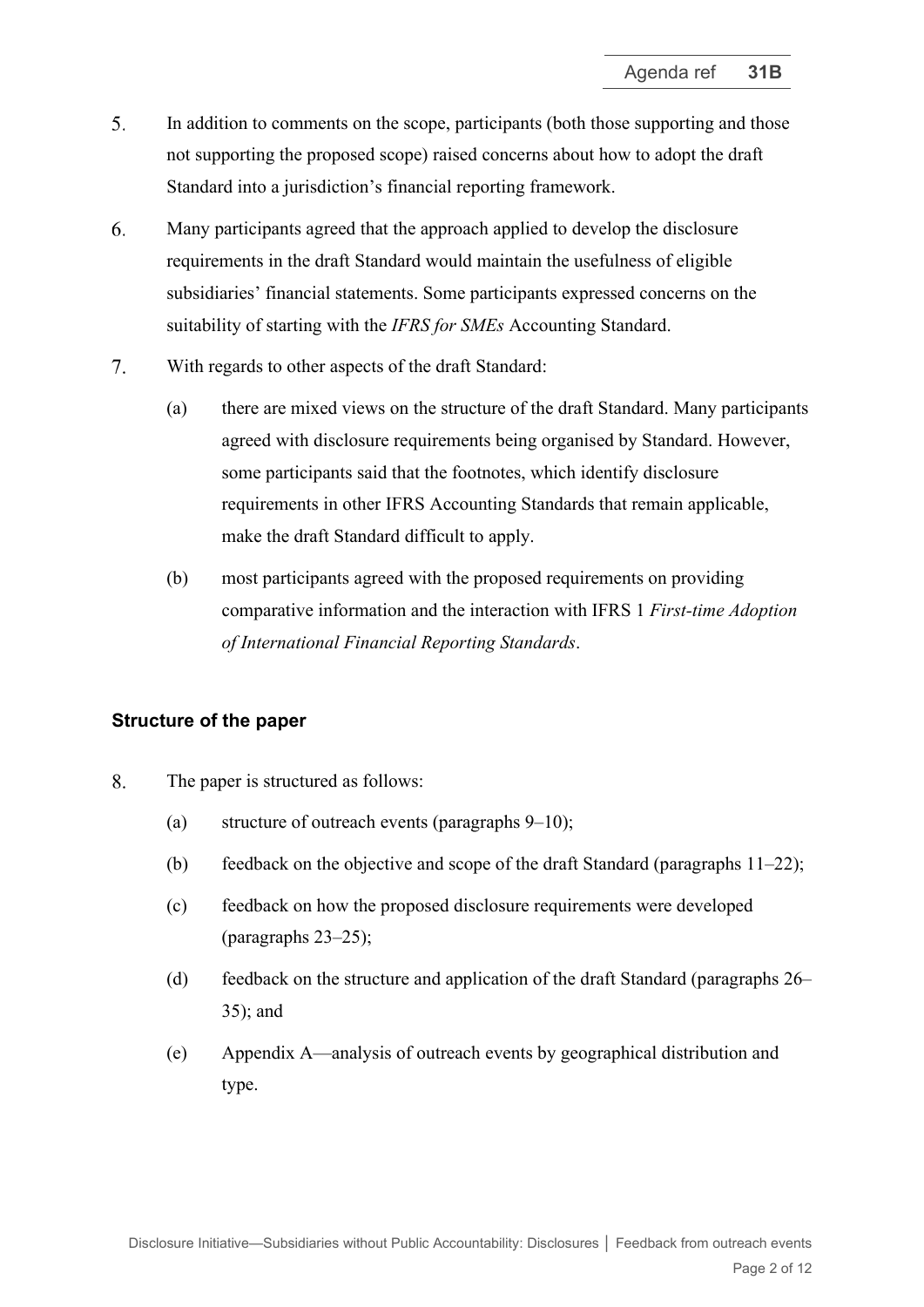## **Structure of outreach events**

- <span id="page-2-0"></span>9. The staff, together with some IASB members, engaged in 24 outreach events with various types of stakeholders (see Appendix A). Topics discussed in outreach events were organised as follows:
	- (a) objective and scope of the draft Standard, including assessing the costs and benefits of the proposals;
	- (b) how disclosure requirements are developed; and
	- (c) application and structure of the draft Standard.
- <span id="page-2-1"></span>10. Outreach participants were encouraged to provide comments and engage with IASB members and the staff. In addition, in many of the outreach events, a polling function was made available to obtain participants' views.

## **Feedback on objective and scope of the draft Standard**

#### *Objective and cost–benefit assessment*

- <span id="page-2-2"></span>11. Many participants agreed with the objective of the draft Standard and that the proposals will reduce the costs and complexity of financial reporting of eligible subsidiaries. Other benefits identified by participants:
	- (a) would eliminate the need to maintain another set of accounting records;
	- (b) conglomerates with local and overseas subsidiaries could align their accounting policies which could reduce the costs of group reporting;
	- (c) the risk of errors caused by adjustments to reconcile a subsidiary's own accounting records and accounting records used for consolidation purposes would be reduced; and
	- (d) the proposals could lead to wider application of IFRS Accounting Standards.
- 12. Some participants noted that the benefits of the proposals (particularly paragraphs  $11(a)$ –(c)) would be greatest for subsidiaries applying a reporting framework other than IFRS Accounting Standards. Some participants observed that for subsidiaries already applying IFRS Accounting Standards, the benefits might be limited. This is because, depending on how significant the subsidiary is to the group,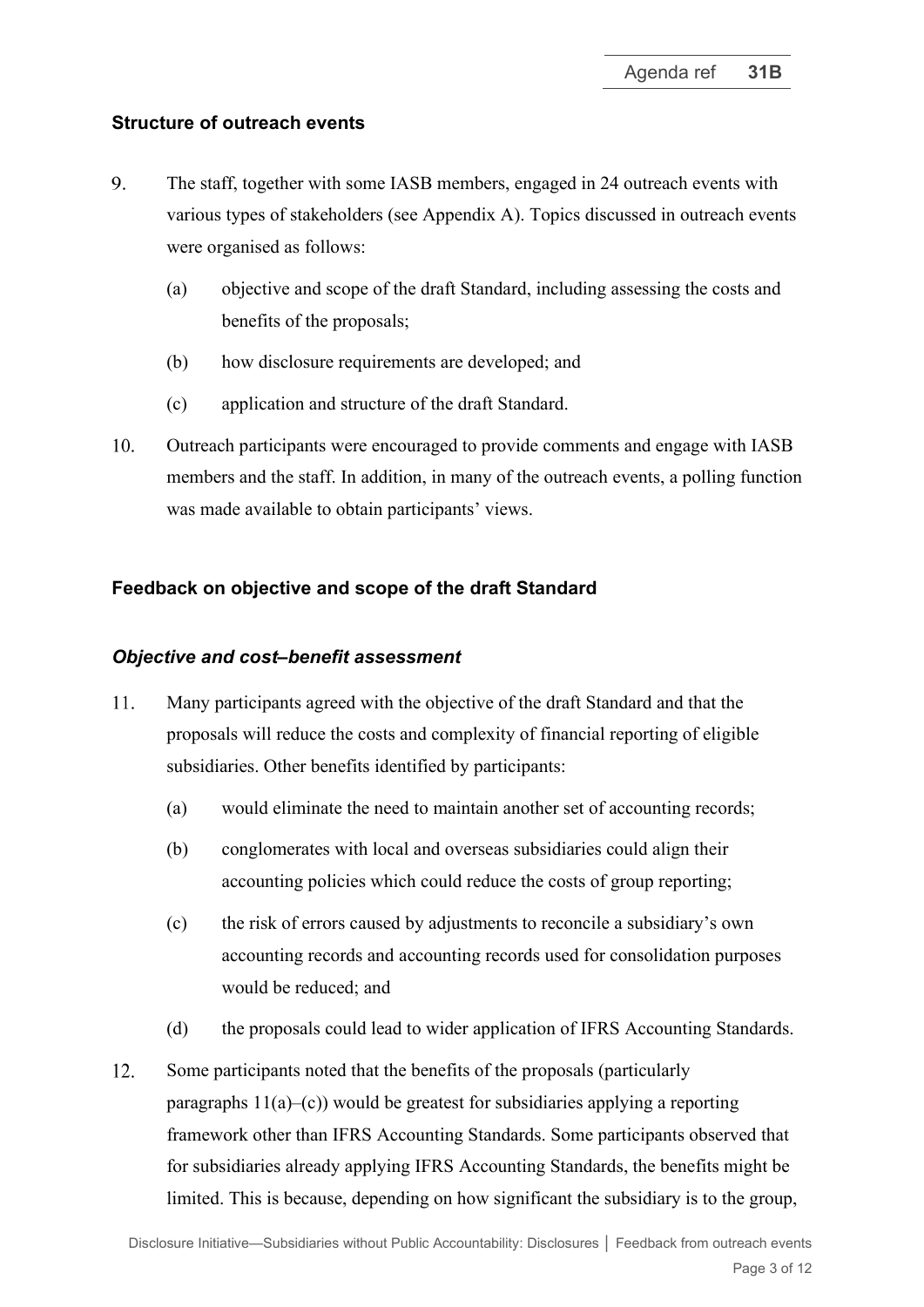the subsidiary may still need to provide all IFRS Accounting Standards disclosure requirements to the parent for consolidation purposes.

- 13. Some participants said they are concerned that the benefits of the proposals may not justify the loss of information for users of subsidiaries' financial statements, particularly for subsidiaries that currently apply IFRS Accounting Standards.
- 14. Some participants said that in jurisdictions where the local GAAP is aligned with tax laws and legislation, the benefits of adoption of the draft Standard are reduced.
- 15. Participants also made observations on how adoption of the draft Standard would interact with its local regulation:
	- (a) many participants said that adoption of the draft Standard by a jurisdiction would depend on the jurisdiction's financial reporting framework and its IFRS endorsement process.
		- (i) Some jurisdictions:
			- 1. have a formal adoption process where an IFRS Accounting Standard must be endorsed by an endorsement body (for example, Europe); or
			- 2. adopt IFRS Accounting Standards as they are issued by the IASB (for example, South Africa).
		- (ii) Some participants noted that their financial reporting framework includes a defined term 'public interest entity' (PIE), which shares some similarities with the term 'public accountability' described in the draft Standard. For example, a participant explained that in their jurisdiction a PIE is required to apply 'full' IFRS Accounting Standards. However, a subsidiary that is a PIE could nevertheless satisfy the proposed scope criteria of the draft Standard.
	- (b) some jurisdictions have carved out some Standards or part(s) of a Standard in adopting IFRS Accounting Standards. For example, a few participants noted that IFRS 14 *Regulatory Deferral Accounts* was not adopted in their jurisdiction. However, the draft Standard includes reduced disclosure requirements for IFRS 14. In these instances, such jurisdictions might need to carve-out some of the disclosure requirements in the draft Standard to fit it in their financial reporting framework.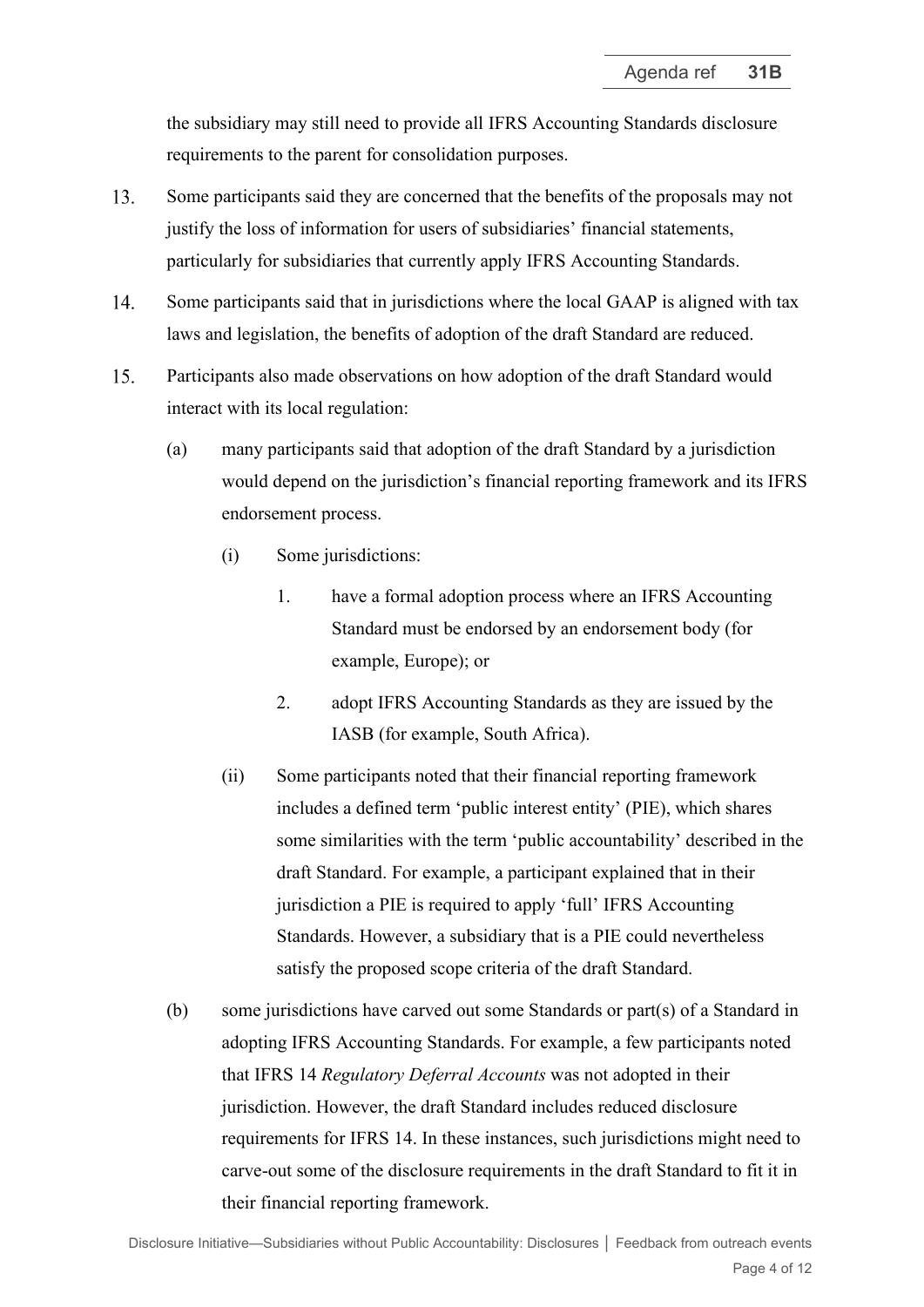- $16.$ Other comments on the objective of the draft Standard during outreach events:
	- (a) concerns that the draft Standard would constitute a third framework (or third tier) in addition to IFRS Accounting Standards and the *IFRS for SMEs*  Accounting Standard.
	- (b) concerns that preparers and users might be confused because eligible subsidiaries could choose between two versions of IFRS Accounting Standards— full-disclosure or reduced-disclosure—and that this would lead to lack of comparability between entities without public accountability.
	- (c) permitting push-down accounting in the subsidiary's financial statements would also eliminate the need to maintain another set of accounting records as an alternative to the draft Standard.
	- (d) how non-adoption of the draft Standard would be reflected in IFRS jurisdiction profiles.

# *Proposed scope*

- 17. Participants expressed mixed views on the scope of the draft Standard. Those participants that disagreed with the proposed scope suggested a wider scope.
- 18. Of the participants who agreed with the proposed scope:
	- (a) some observed that the draft Standard proposes a new approach and the IASB is right to be cautious about permitting subsidiaries to apply it. Testing the approach on eligible subsidiaries first is appropriate.
	- (b) some observed that widening the scope could be considered as part of a future review after the Standard has been implemented.
- 19. Participants supporting a wider scope expressed the following different views on which other entities should be permitted to apply the draft Standard:
	- (a) *all* entities without public accountability (all entities that are SMEs);
	- (b) *some* entities without public accountability such as joint ventures and associates;
	- (c) subsidiaries without public accountability *regardless* of the GAAP applied by their parent; or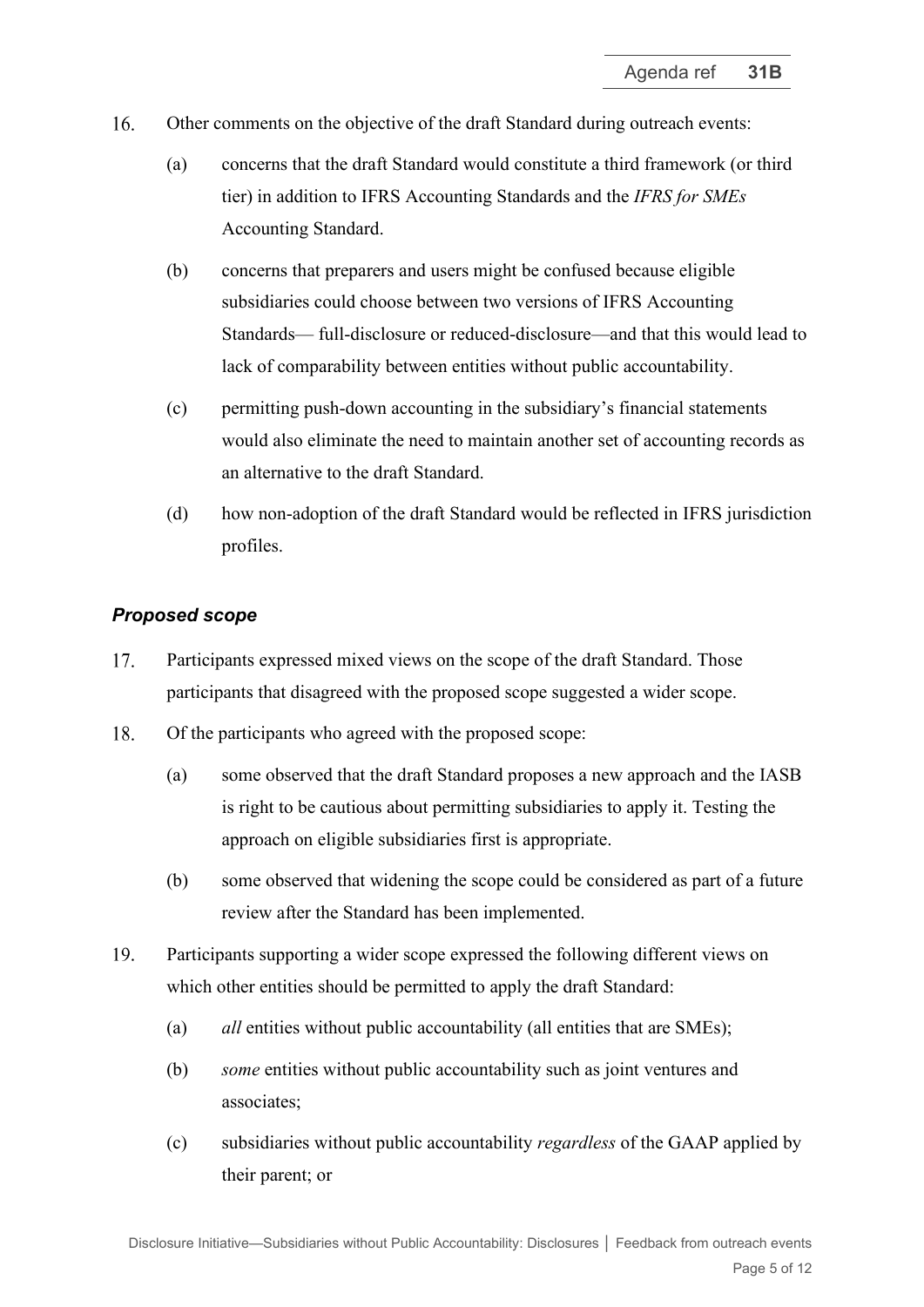- (d) an entity that is a subsidiary during the year even if it is no longer a subsidiary at year-end.
- 20. A few participants, specifically standard-setters in Asia, asserted that local regulators are in a better position to determine the scope of the draft Standard. One participant disagreed with the 'optional' nature of the draft Standard.
- 21. One participant noted that, in their jurisdiction, subsidiaries of regulated entities are required to prepare financial statements that comply with 'full' IFRS Accounting Standards. This participant noted that the operational activities are usually undertaken by subsidiaries and the parent, in many instances, is a holding company. Hence, there is a requirement for subsidiaries to prepare financial statements that comply with 'full' IFRS Accounting Standards.
- <span id="page-5-0"></span>22. Some participants sought guidance on the scope paragraphs of the draft Standard including:
	- (a) guidance on 'public accountability':
		- (i) guidance about 'public market'. Some participants noted that companies raise funds in alternative markets apart from the traditional public market (stock exchange). For example, crowdfunding and peerto-peer financing. These participants think these alternative markets should be considered as a public market.
		- (ii) guidance about 'fiduciary capacity'. Some participants asked for guidance on what constitutes a 'broad group of outsiders' or 'primary business', and also whether an intermediate parent considers the business of its subsidiary when assessing the criteria.
	- (b) guidance on when financial statements are 'available for public use'. Some participants noted that the term is already used in IFRS Accounting Standards. These participants noted that additional clarification should be provided because the term is fundamental to the scope criteria.
	- (c) whether branches, which may be required to prepare financial statements in some jurisdictions, would be eligible to apply the draft Standard.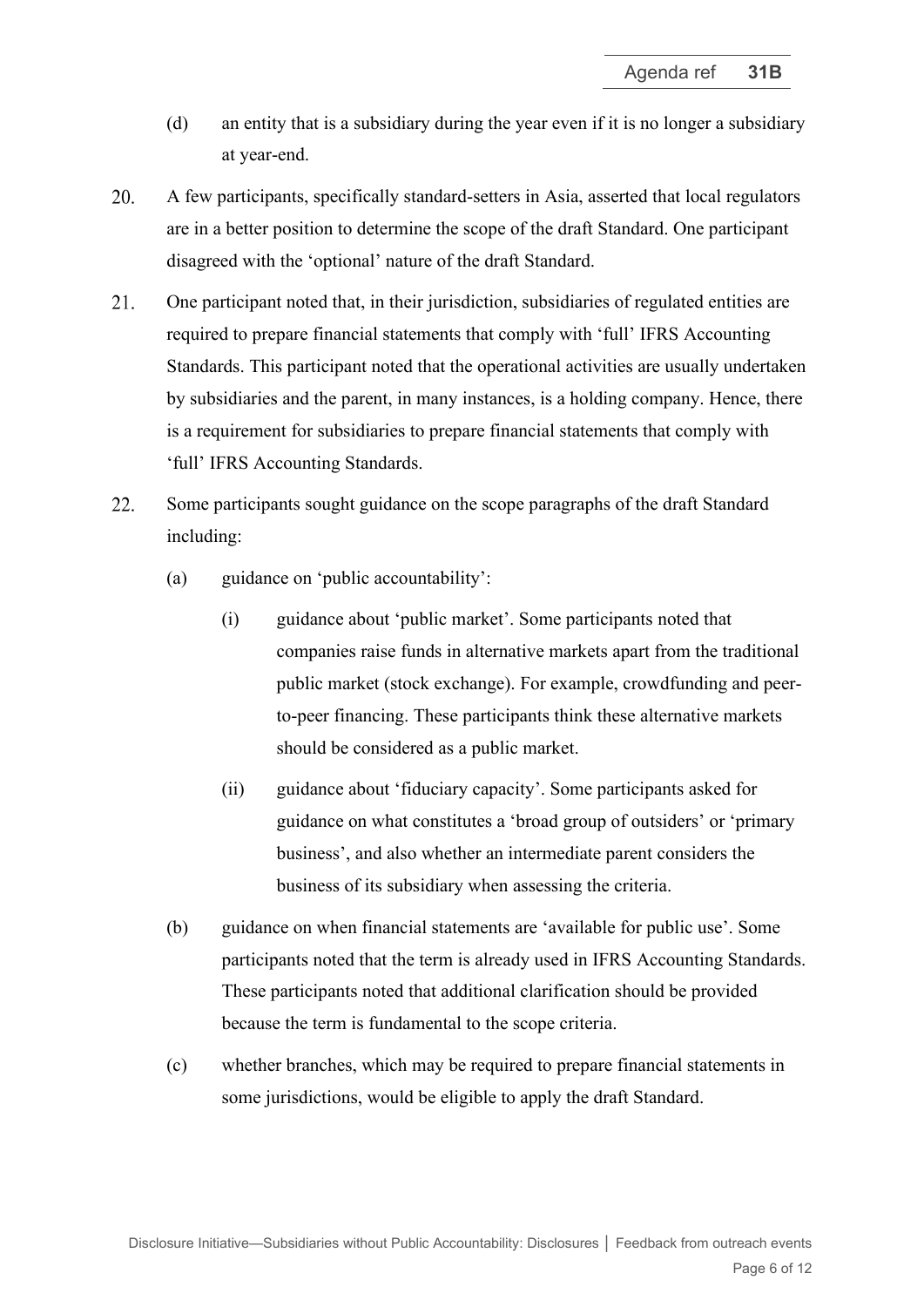#### **Feedback on how the proposed disclosure requirements were developed**

- <span id="page-6-0"></span>23. Many participants agreed with the approach to developing the disclosure requirements. A few participants described it as logical to use the disclosure requirements in the *IFRS for SMEs* Accounting Standard as a starting point as they are already developed from IFRS Accounting Standards. These participants agreed that the usefulness of subsidiaries' financial statements would be maintained.
- 24. While not disagreeing with the approach, some respondents raised concerns on other aspects of the approach:
	- (a) the language in the *IFRS for SMEs* Accounting Standard is not aligned with IFRS Accounting Standards. These participants suggested that if a disclosure requirement in the draft Standard (that is based on the *IFRS for SMEs* Accounting Standard) is the same as in IFRS Accounting Standards, the language in IFRS Accounting Standards should be used (ie verbatim) to prevent confusion or different application of those requirements.
	- (b) interaction of the draft Standard with the IASB's Targeted-Standard Level Review (TSLR) project. Some participants noted that both projects are under the IASB's *Disclosure Initiative* but follow a different approach to disclosures—the draft Standard being a prescriptive, checklist-based approach and TSLR project being an objective-based approach.
	- (c) the rationale for the exceptions made by the IASB to the approach in the draft Standard are not clearly explained in the Basis for Conclusions. These respondents asked that such explanations be improved.
	- (d) the information needs of users of the financial statements of a wholly-owned subsidiary are different from that of a majority-owned subsidiary. These respondents noted that some of the disclosure requirements are excessive if the eligible subsidiary is wholly-owned (no non-controlling shareholders).
- <span id="page-6-1"></span>25. Some participants disagreed with the approach to developing the disclosure requirements and noted that the starting point should be IFRS Accounting Standards. Some of these participants believed that subsidiaries without public accountability are different from entities within the scope of the *IFRS for SMEs* Accounting Standard (entities without public accountability) because they already provide IFRS information for group reporting purposes. The staff noted that some of these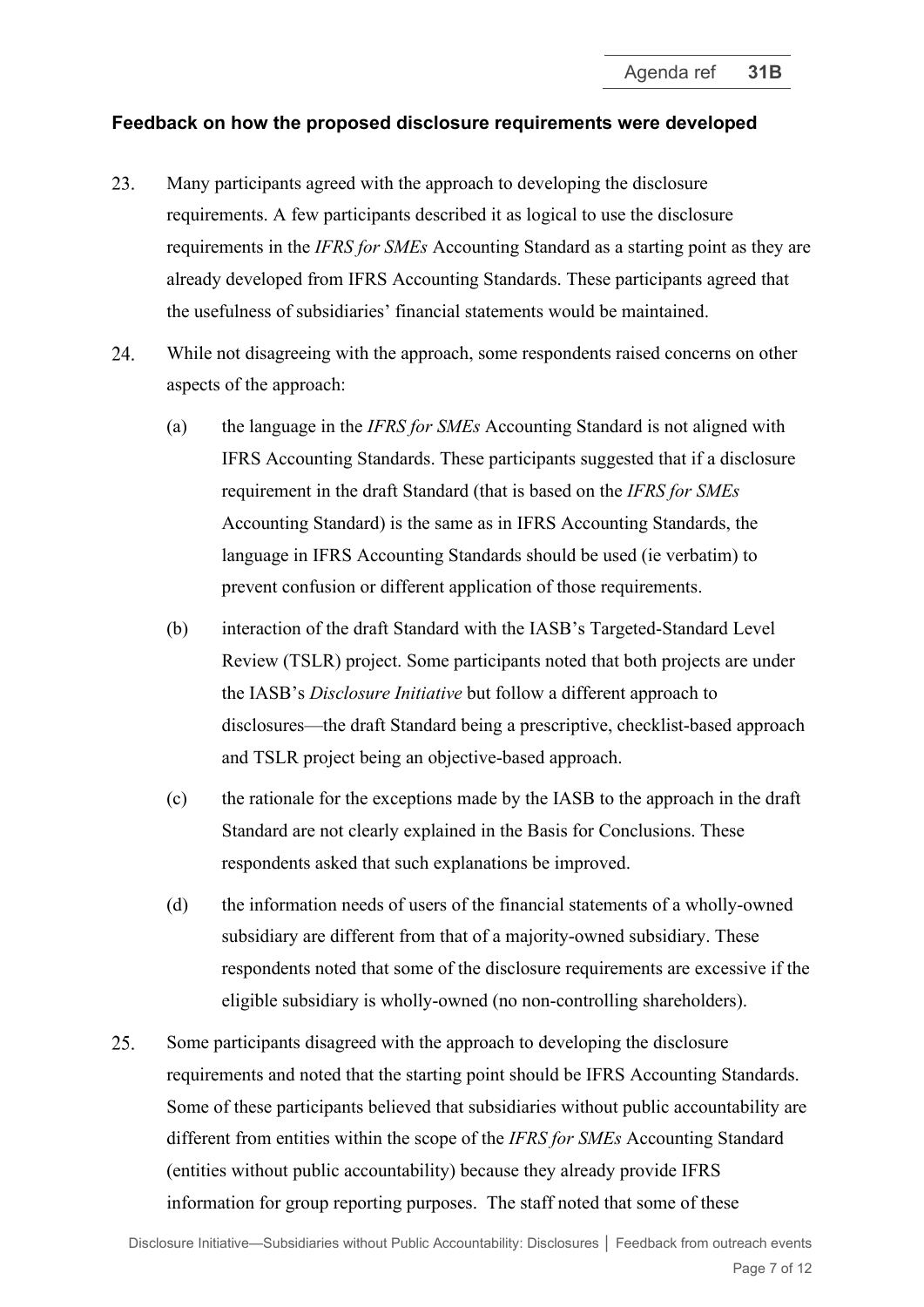participants are not familiar that the *IFRS for SMEs* Accounting Standard was based on from IFRS Accounting Standards.

## **Feedback on structure and application of the draft Standard**

#### *Structure*

- <span id="page-7-0"></span>26. The draft Standard is structured as follows:
	- (a) the main body that sets out disclosure requirements by Standard and includes footnotes that list requirements in other IFRS Accounting Standards that remain applicable; and
	- (b) Appendix A lists disclosure requirements in other IFRS Accounting Standards that are replaced by the draft Standard.
- 27. Most participants agreed with the proposal to have a separate IFRS Accounting Standard and to organise the disclosure requirements by Standard. However, some participants thought such an approach was confusing because to understand the requirements of the draft Standard, a subsidiary needs to look at three different sections—the main body, other IFRS Accounting Standards (for references in the footnotes) and Appendix A. In particular:
	- (a) many participants had reservations about the footnotes. Some said including requirements in a footnote implies that they are unimportant and preparers might ignore them. Some suggested that these requirements should be included within their respective disclosure sections in the main body of the draft Standard.
	- (b) some participants find Appendix A helpful. However, some participants suggest that these requirements should instead be listed within their respective disclosure sections in the main body of the draft Standard.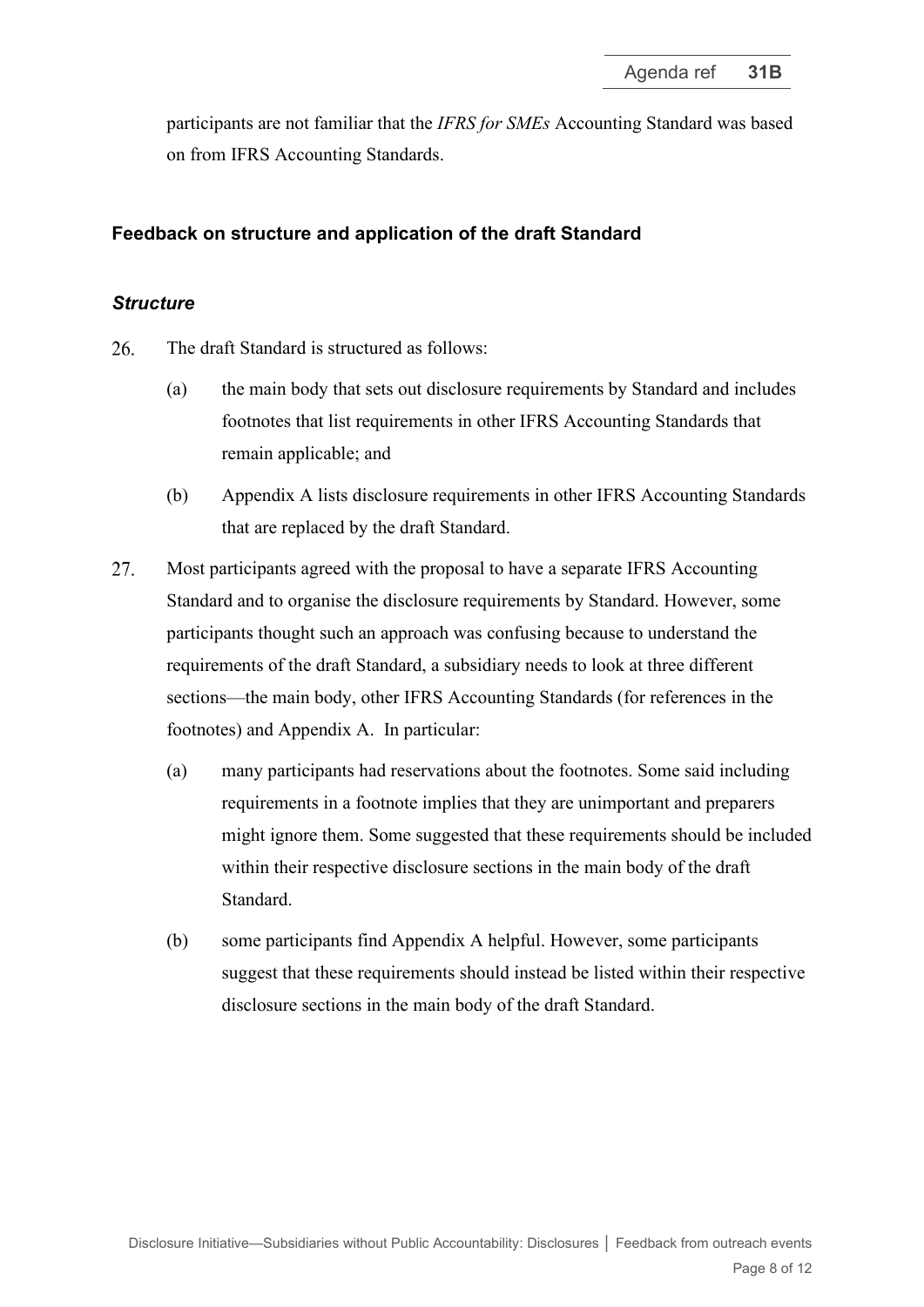## *Application*

- 28. Many participants provided comments on the following matters about the practical aspects of the draft Standard:
	- (a) comparative information;
	- (b) statement of compliance with IFRS Accounting Standards;
	- (c) interaction with IFRS 1;
	- (d) disclosure requirements of IFRS 17;
	- (e) when additional disclosures are required (applying paragraph 16 of the draft Standard); and
	- (f) maintenance of the draft Standard.
- 29. Most participants agreed with the proposed requirements in the draft Standard on providing comparative information. However, some participants said it would be helpful if the IASB clarified in the draft Standard that electing or revoking the election to apply the draft Standard would not require the application of IAS 8 *Accounting Policies, Changes in Accounting Estimates and Errors* (as noted in paragraphs BC82–BC83 of the Basis for Conclusions on the Exposure Draft).
- 30. Some participants said that the requirement for a subsidiary to disclose it has applied the draft Standard (paragraph 22 of the draft Standard) is inconsistent with the required statement of compliance with IFRS Accounting Standards (paragraph 110 of the draft Standard). These participants noted that a subsidiary cannot assert compliance with IFRS Accounting Standards if it does not apply all the disclosure requirements in IFRS Accounting Standards.
- $31.$ Most participants agreed with the interaction of the draft Standard with IFRS 1.
- 32. Many participants agreed with requiring the disclosure requirements in IFRS 17 *Insurance Contracts* if a subsidiary issues insurance contracts within the scope of that Standard. A few participants suggest that the IASB allow insurance entities that have public accountability to apply the draft Standard but require the disclosure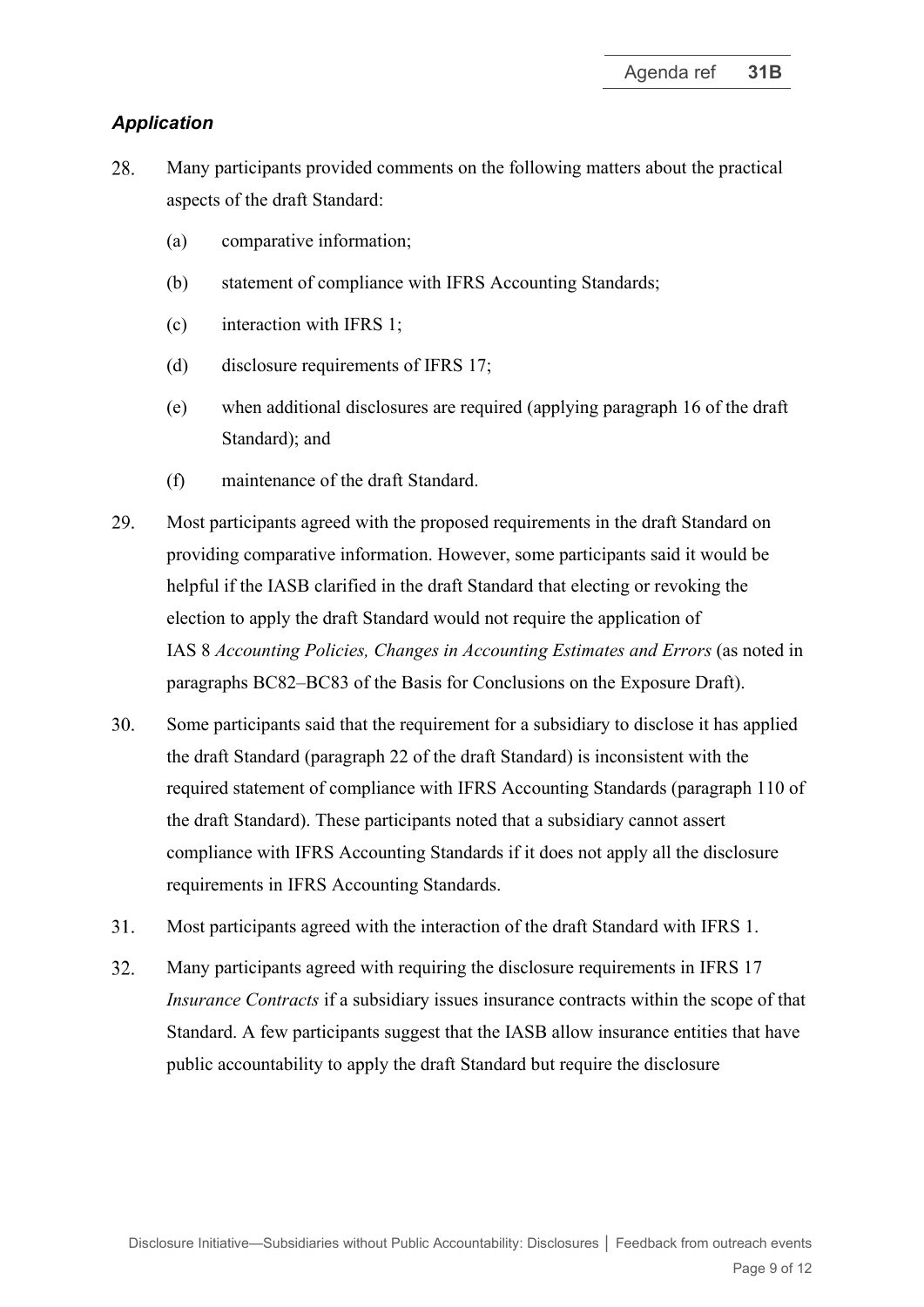requirements of IFRS 17 in full. In these participants' view insurance entities generally do not hold assets in a fiduciary capacity.  $\frac{1}{1}$  $\frac{1}{1}$  $\frac{1}{1}$ 

- 33. Some participants asked for further guidance on applying paragraph 16 of the draft Standard, particularly regarding when additional disclosures would be required. A few participants suggested that the principles in paragraph BC157 of the Basis for Conclusions on the *IFRS for SMEs* Accounting Standard, could be included in the body of the draft Standard to provide guidance on factors to consider in deciding when additional information needs to be disclosed (these principles were used by the IASB in tailoring the disclosure requirements in the draft Standard).
- 34. Some participants said that the proposed disclosure requirements should be reduced further. For example, disclosures for hedging accounting and derivatives, acquisition of a business and share-based payments.
- <span id="page-9-0"></span>Many participants agreed with the IASB's plan for maintaining the draft Standard. 35.

## **Question for the IASB**

#### **Question for the IASB**

Does the IASB have any questions or comments on the feedback discussed in this paper?

Disclosure Initiative—Subsidiaries without Public Accountability: Disclosures **│** Feedback from outreach events

<span id="page-9-1"></span><sup>1</sup> This is similarly noted in comment letter 22 *[German Insurance Association](http://eifrs.ifrs.org/eifrs/comment_letters/594/594_29487_ADAMGIERALKAGermanInsuranceAssociationGDV_0_GDV_CL_IASB_ED_reduceddisclosuresIFRS_20220125_fin.pdf)* and comment letter 53 *[Accounting](http://eifrs.ifrs.org/eifrs/comment_letters/594/594_29594_SvenMorichAccountingStandardsCommitteeofGermanyDRSCeV_0_220131_CL_ASCG_IASB_SWPA.pdf)  [Standards Committee of Germany](http://eifrs.ifrs.org/eifrs/comment_letters/594/594_29594_SvenMorichAccountingStandardsCommitteeofGermanyDRSCeV_0_220131_CL_ASCG_IASB_SWPA.pdf)*.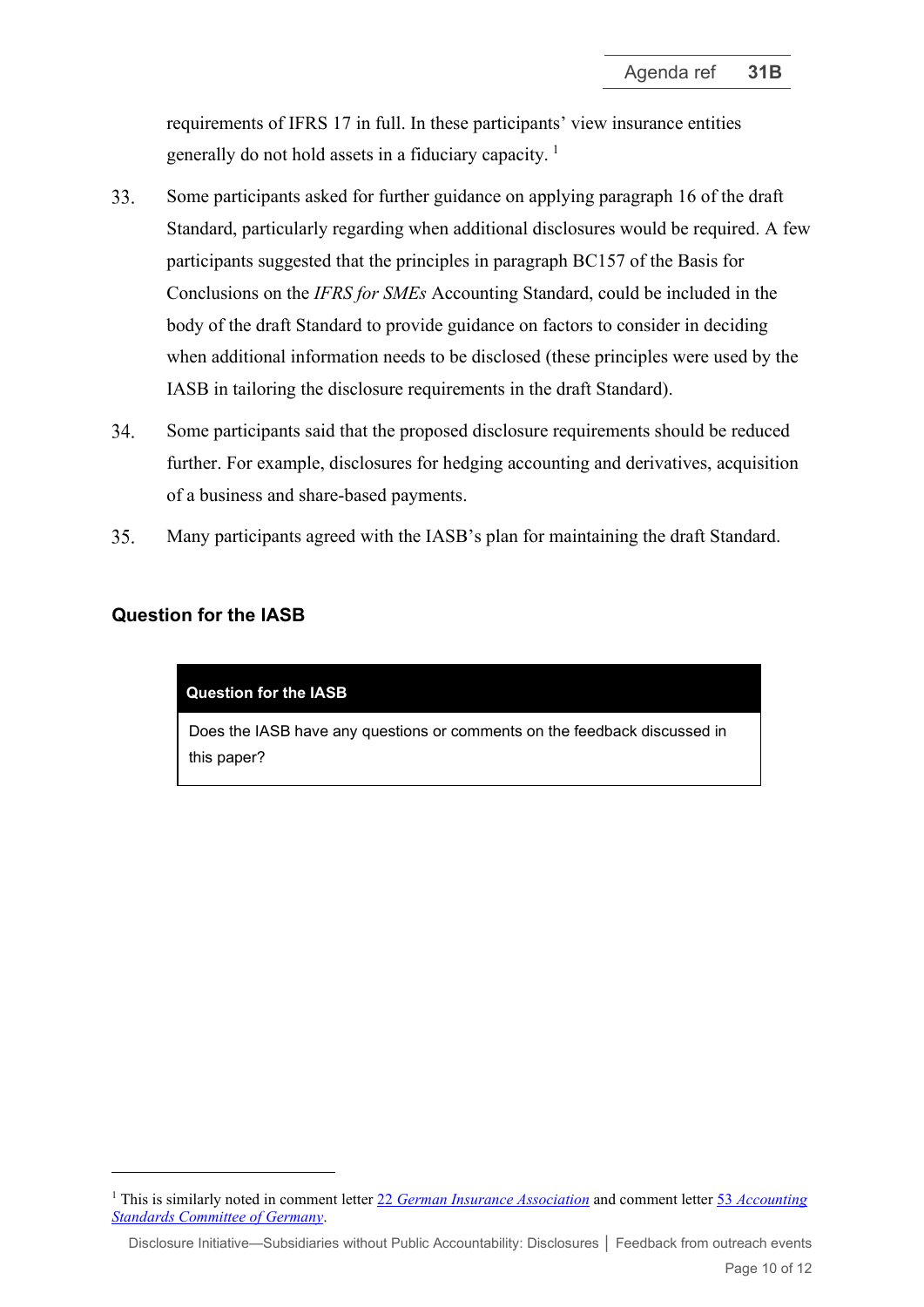# **Appendix—Analysis of outreach events by type and geographical distribution**

| <b>Number</b>  | <b>Outreach Event</b>                                                                                  | <b>Type</b>     | Geography |
|----------------|--------------------------------------------------------------------------------------------------------|-----------------|-----------|
|                | <b>IFRS Foundation Conference</b>                                                                      | Various         | Global    |
| $\overline{2}$ | <b>EFRAG User Panel</b>                                                                                | <b>Users</b>    | Europe    |
| $\overline{3}$ | <b>SME Implementation Group</b>                                                                        | Various         | Global    |
| 4              | The Quoted Companies Alliance                                                                          | Preparer        | Europe    |
| $\overline{5}$ | <b>World Standard-setters</b>                                                                          | Standard-setter | Global    |
| 6              | <b>Accountancy Europe</b>                                                                              | Various         | Europe    |
| $\overline{7}$ | Joint outreach with EFRAG, the<br>Confederation of Danish Industry and<br><b>FSR</b> – Danish Auditors | Various         | Europe    |
| 8              | Deloitte Touche Tohmatsu Limited                                                                       | Auditor         | Global    |
| 9              | <b>Malaysian Accounting Standards</b><br>Board and Institute of Chartered<br>Accountants of India      | Various         | Asia      |
| 10             | Institute of Chartered Accountants of<br>Pakistan                                                      | Various         | Asia      |
| 11             | Pan African Federation of<br>Accountants (outreach held in<br>French)                                  | Various         | Africa    |
| 12             | <b>Global Preparers Forum</b>                                                                          | Preparer        | Global    |
| 13             | Asian-Oceanian Standard-Setters<br>Group                                                               | Standard-setter | Asia      |
| 14             | South African Institute of Chartered<br>Accountants                                                    | Various         | Africa    |
| 15             | Group of Latin American Accounting<br>Standard Setters (GLASS) (outreach<br>held in Spanish)           | Standard-setter | Americas  |
| 16             | Comitê de Pronunciamentos<br>Contábeis (CPC) (outreach held in<br>Portuguese)                          | Standard-setter | Americas  |
| 17             | ABRASCA-Brazilian Association of<br>Publicly Held Companies (outreach<br>held in Portuguese)           | Preparer        | Americas  |
| 18             | Jeju Group (joint outreach with<br>JICPA, KICPA and ISCA)                                              | Various         | Asia      |
| 19             | <b>Emerging Economies Group</b>                                                                        | Standard-setter | Global    |
| 20             | Joint outreach with ABRASCA and<br>CPC (outreach held in English)                                      | Various         | Americas  |
| 21             | <b>European Securities and Markets</b><br>Authority                                                    | Regulator       | Europe    |
| 22             | <b>GLASS</b> (outreach held in English)                                                                | Standard-setter | Americas  |
| 23             | <b>Accounting Standards Advisory</b><br>Forum                                                          | Standard-setter | Global    |
| 24             | <b>EU Commission Staff</b>                                                                             | Regulator       | Europe    |

#### *Table 1—Outreach events conducted*